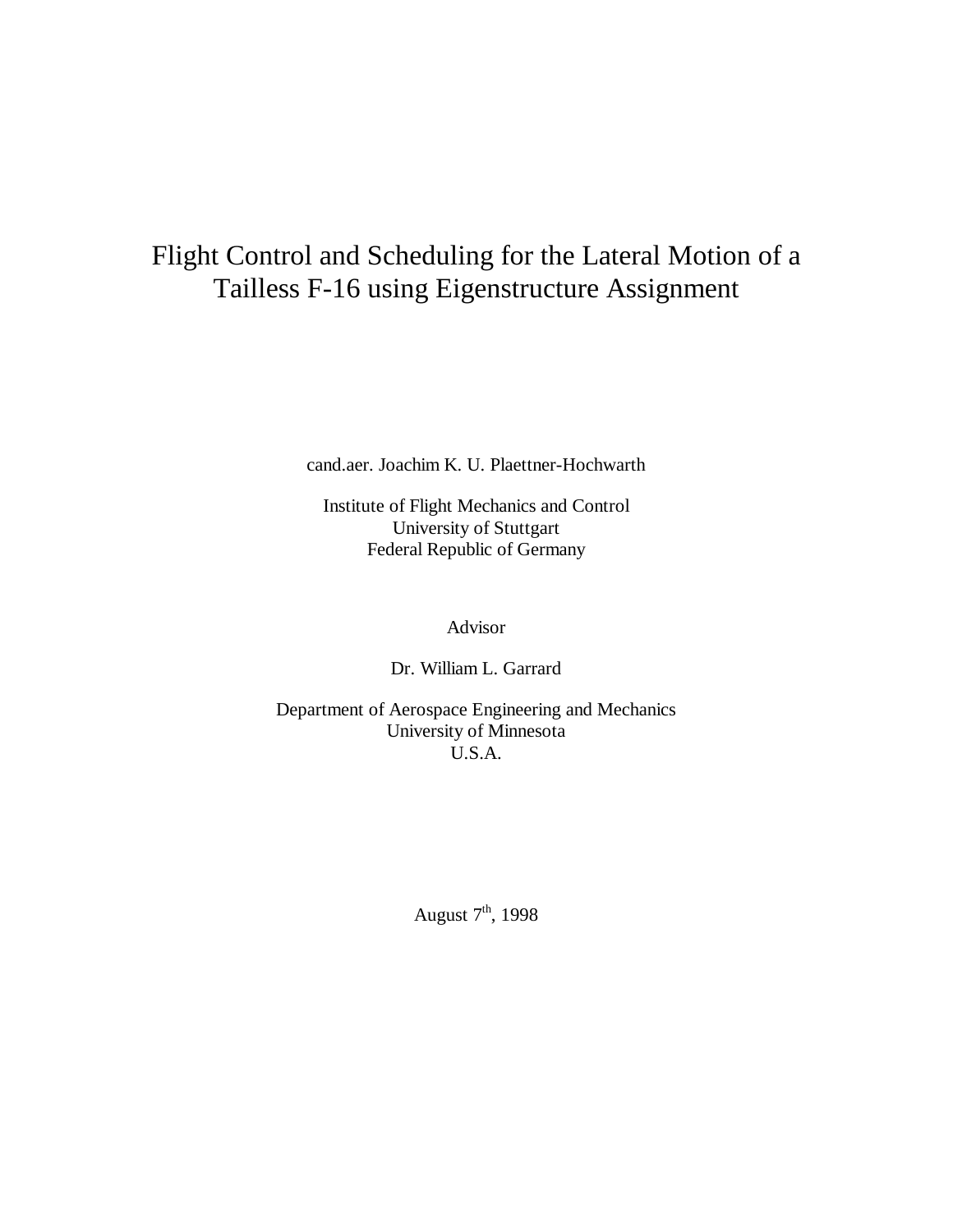# Acknowledgments

I would like to thank my advisor Dr. William L. Garrard for giving me the great opportunity to conduct this research at the Department of Aerospace Engineering and Mechanics at the University of Minnesota.

For establishing the contact to the AEM I also owe Professor Klaus Well many thanks. Without his recommendation I would have never been able to go to the United States.

Some special thanks I have to Ralph Paul whose Diplomarbeit was the basic for the model of the tailless F-16 that was used.

Last but not least, I would thank my parents, Hans and Roswitha Plaettner-Hochwarth, for providing me with financial and moral support during my stay in Minneapolis.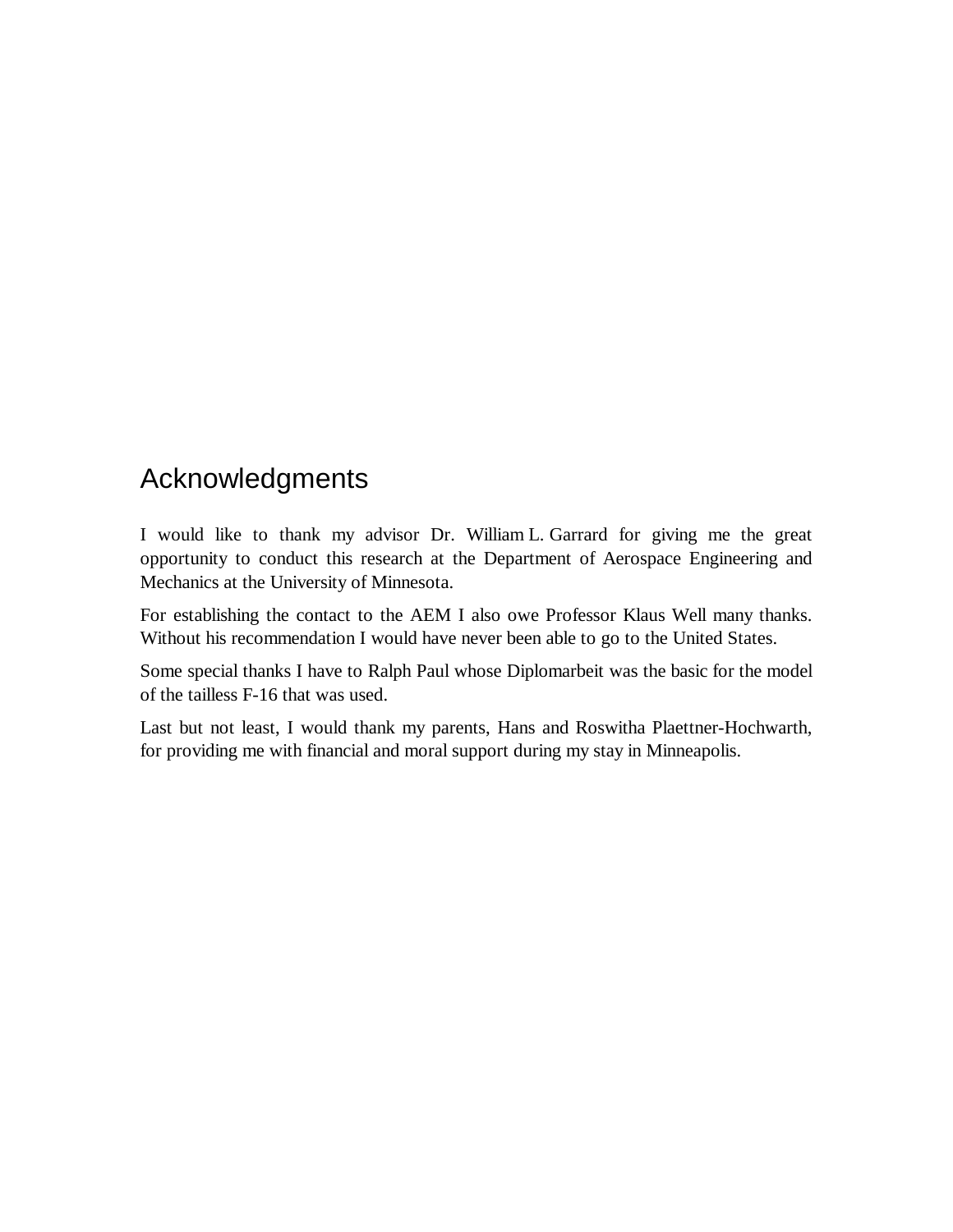

### Abstract

When one studies the history of aircraft design, one finds several attempts to design and build an aircraft with reduced tail size. Although this reduction has sometimes resulted in smaller drag and weight, most of these "tailless" aircraft had severe controllability problems, since the lateral-handling qualities were fairly poor. Regardless of these attempts, the interest in the development of aircraft with reduced tail size —compared with conventional aircraft — has recently increased. This interest is based on the intention of designing future aircraft by using more stealth technology in order to minimize their radar signature. One step to doing this is the reduction of the vertical tail which generates a large signature. The removal of parts of the vertical tail results in a lateral-directional behavior of the aircraft, which is far different than that of a conventional one. In order to get a new control on the lateral axis, a thrust vector control was added to the aircraft. It is obvious that without a reasonable controller the "tailless" aircraft cannot be handled by a pilot.

In this study, the method of the eigenstructure assignment will primarily be used to determine a controller for the "tailless" F-16. Using this method it is possible to design a simple closed-loop controller with a gain matrix in the feed-back loop. The eigenstructure assignment requires a desired system whose eigenstructure is taken to compute the gain matrix of the closed-loop system. A desired model will be developed which allows the placing of three of the four characteristic lateral motion eigenvalues of an aircraft — roll subsidence and two conjugate complex Dutch roll poles — on exact locations in the complex plane. At two different flight conditions, these parameters are varied to determine a controller which yields a advantageous behavior of the aircraft for a simulated roll rate and side slip. Following this, the desired model will be extended by actuator dynamics and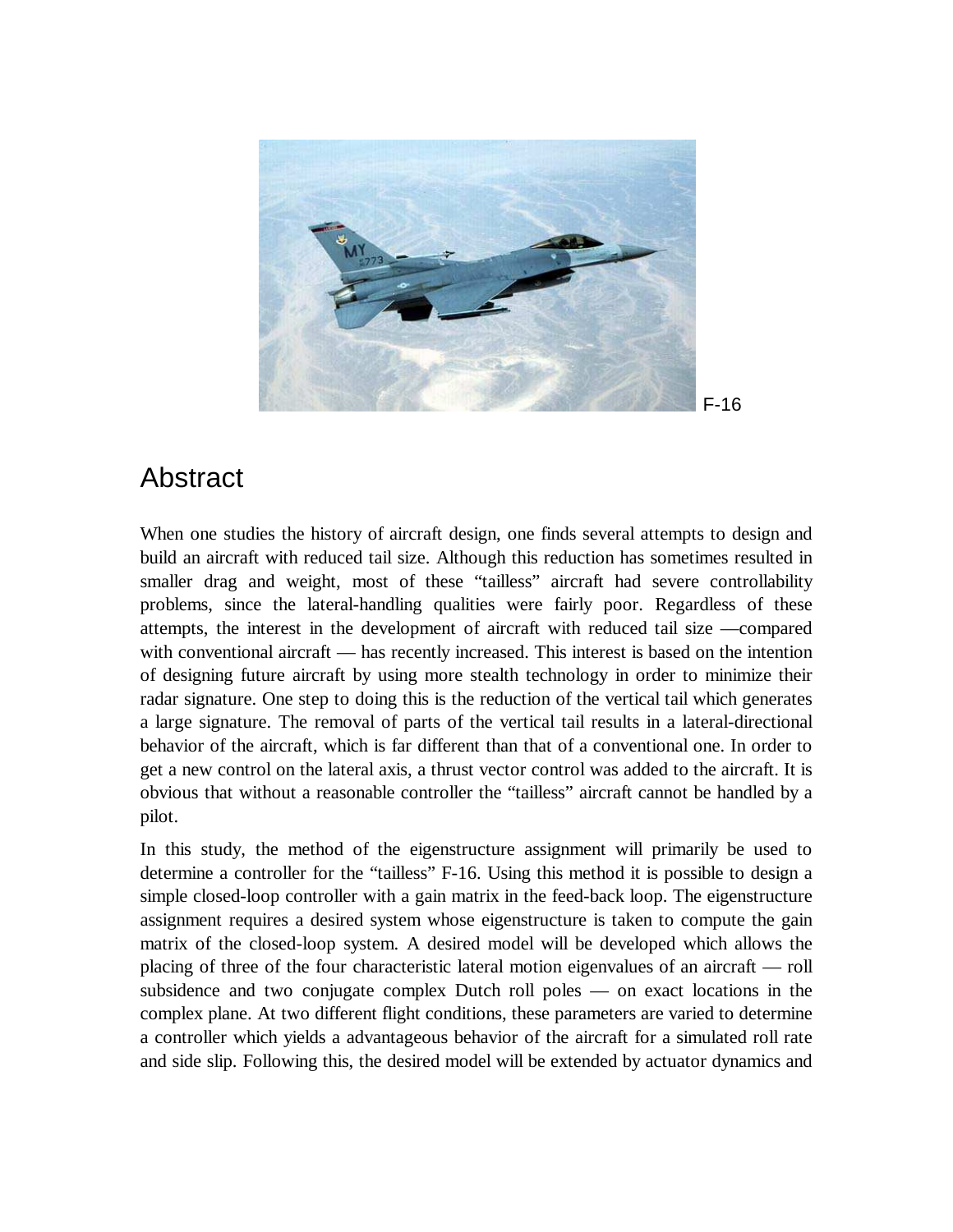saturation. It will turn out that the parameters have to be chosen in a different way to prevent the system from becoming unstable. The simulation of the system will also reveal that there are some restrictions for the use of the developed controller. These refer primarily on limitations on the step size of the commanded impulse.

By using the results and the knowledge of the previously considered flight conditions these include a low velocity and a high velocity operating point — a gain scheduling for intermediate velocities will be developed. This scheduling will be evaluated by simulating the response for the determined gain matrix for several velocities.

At the end of this study an LQ controller will be designed in order to see if this kind of controller is capable of yielding comparable results to the eigenstructure assignment. It will be observed that the closed-loop system responds in a different way to stabilize the aircraft after a commanded impulse. Furthermore, it will indicate that it is a problem to command a side slip and a roll rate as directly as for the previous system. One may attempt to improve this by introducing an asymptotic model following — without a basic improvement of the problem, as can already be inferred.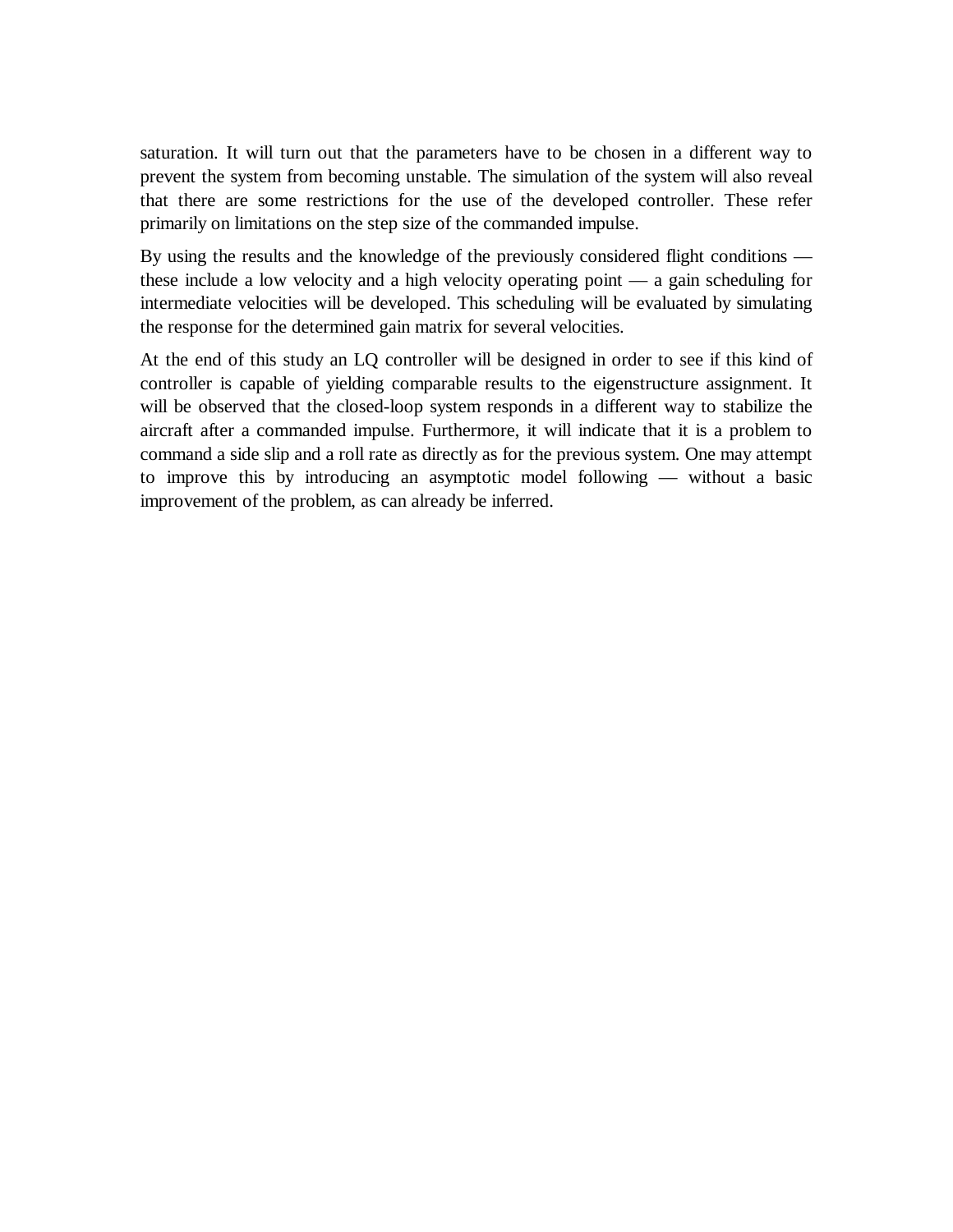# Table Of Contents

| 1. |                |                                                                                                                                |              |
|----|----------------|--------------------------------------------------------------------------------------------------------------------------------|--------------|
|    | 1.1<br>1.1.1   | Structure Of The Original Non-Linear F-16 Model  13<br>Description And Scope Of The Application Of The Dynamic                 |              |
|    |                |                                                                                                                                |              |
|    | 1.2            |                                                                                                                                |              |
|    | 1.2.1<br>1.2.2 | Basic Ideas Behind The Tailless Modifications  19                                                                              |              |
|    |                |                                                                                                                                |              |
|    | 1.3            | Lateral Motion Analysis Of The Tailless Model 22                                                                               |              |
|    | 1.3.1          |                                                                                                                                |              |
| 2. |                |                                                                                                                                |              |
|    | 2.1            |                                                                                                                                |              |
|    | 2.2            |                                                                                                                                |              |
| 3. |                | Applying The Eigenstructure Assignment For A Lateral Control                                                                   |              |
|    | 3.1            | Design Of A Desired Model For The Eigenstructure                                                                               | 33           |
|    | 3.2            | Evaluation Of The Designed Desired Model For The Case Of A                                                                     |              |
|    | 3.2.1          | Linearized Lateral Open-Loop Dynamics Of the Tailless F-1636<br>3.2.2 Defaults And Results Of The Eigenstructure Assignment 37 |              |
|    | 3.2.3          | Comparison Of The Transfer Functions Of The Desired System                                                                     |              |
|    |                | 3.2.4 Simulation Of Both Systems With A Commanded Impulse 41                                                                   |              |
|    |                | 3.2.5 Extension Of The Dynamic System By Actuator Dynamics And                                                                 | $\dots$ . 44 |
|    |                | 3.2.6 Connection Between The Dutch Roll Pole Position And The                                                                  |              |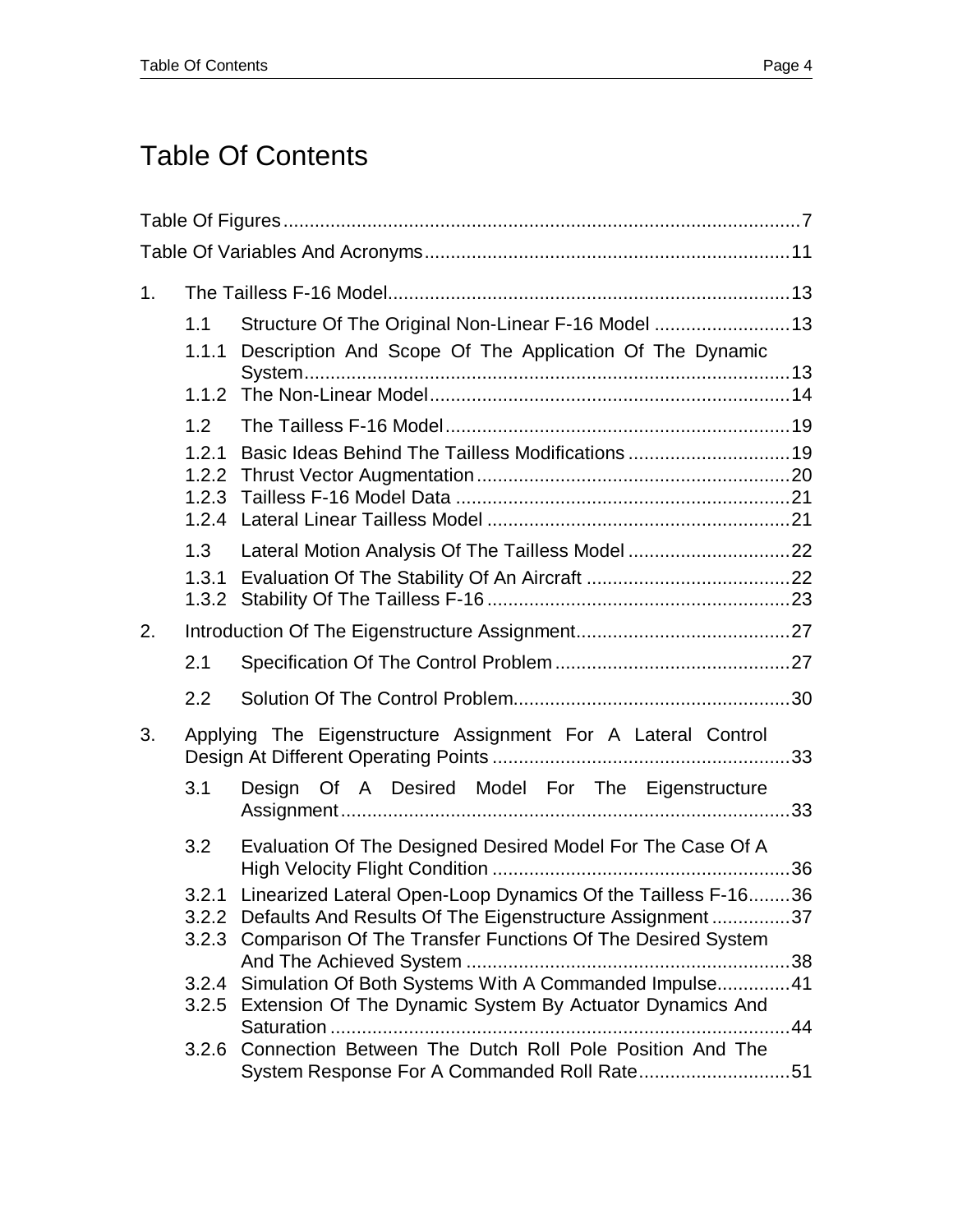|    | 3.3   |                                                                                                                                    |  |
|----|-------|------------------------------------------------------------------------------------------------------------------------------------|--|
|    | 3.3.1 | Linearized Lateral Open-Loop System And Result Of The                                                                              |  |
|    | 3.3.2 | Simulating The System At The Low Velocity Flight Condition57                                                                       |  |
|    |       |                                                                                                                                    |  |
|    |       | 3.3.4 Simulation Of A Commanded Roll Rate Using The Extended                                                                       |  |
|    |       |                                                                                                                                    |  |
|    |       | 3.3.6 Simulation Of A Commanded Side Slip Using The Extended                                                                       |  |
|    |       |                                                                                                                                    |  |
|    |       | 3.3.7 Results Of A Simulation With The Extended Model For A Flight                                                                 |  |
|    |       |                                                                                                                                    |  |
|    | 3.4   | Evaluation Of The Eigenstructure Assignment As A Way To                                                                            |  |
| 4. |       | Approach For A Gain Scheduling Of The Closed-Loop System Of The                                                                    |  |
|    | 4.1   |                                                                                                                                    |  |
|    |       | 4.1.1 Development Of A Method To Compute The Gain Matrix As A                                                                      |  |
|    |       |                                                                                                                                    |  |
|    | 4.2   | Simulation Of The Closed-Loop System Using The Scheduled                                                                           |  |
|    | 4.2.1 | Representation Of The Results Of The Simulations And Used                                                                          |  |
|    |       | 4.2.2 Results Of A Gain Scheduling For A Commanded Roll Rate  82<br>4.2.3 Results Of A Gain Scheduling For A Commanded Side Slip84 |  |
|    | 4.3   | Study Of The Determined Gain Scheduling For Particular                                                                             |  |
|    |       | 4.3.1 Particular Velocities For A Commanded Roll Rate87<br>4.3.2 Particular Velocities For A Commanded Side Slip 90                |  |
|    | 4.4   | Evaluation Of The Results Achieved With The Determined                                                                             |  |
| 5. |       | Development And Evaluation Of A Controller For The Tailless Aircraft                                                               |  |
|    | 5.1   | Determination Of An LQ-Controller For A High Velocity Flight                                                                       |  |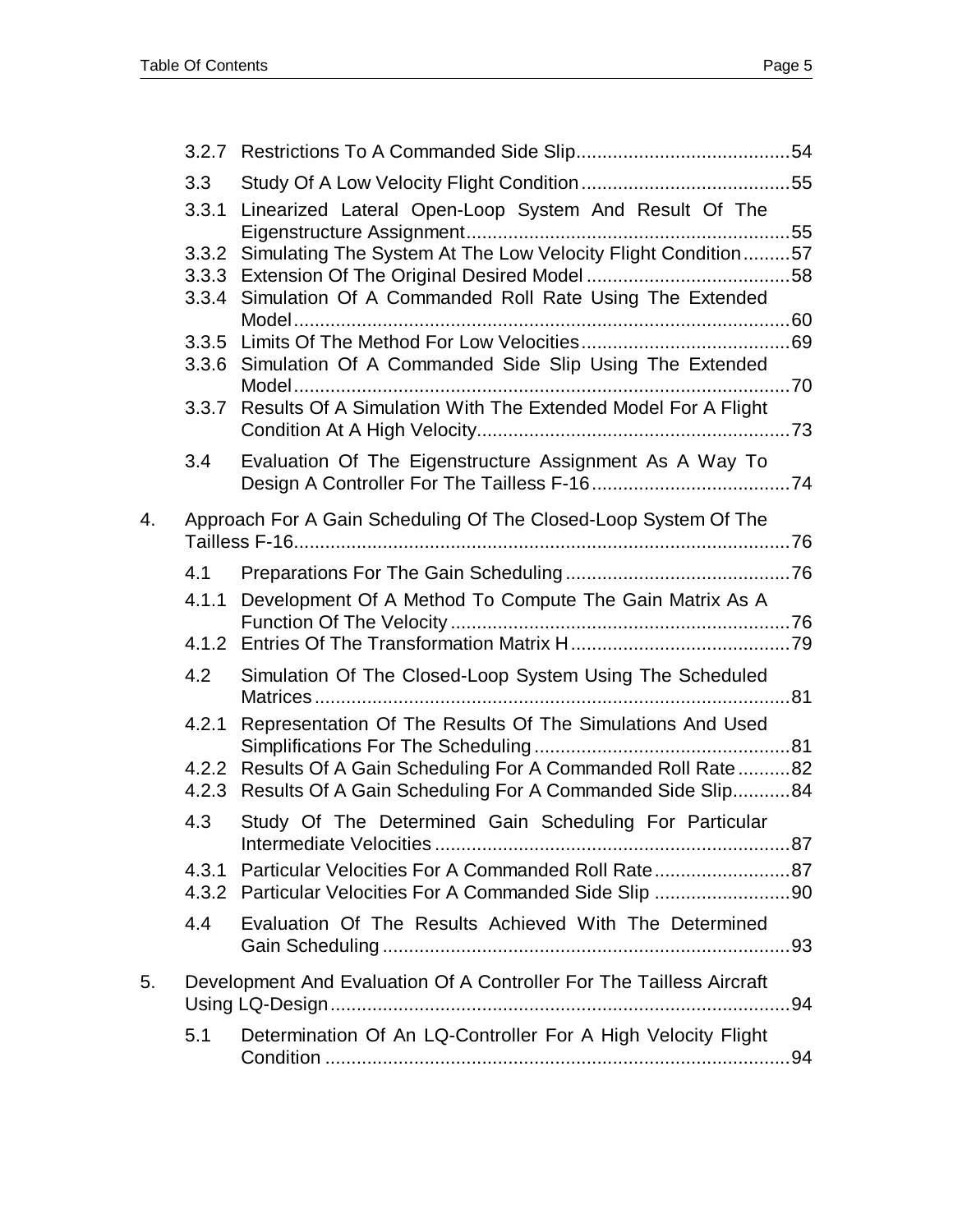|          |            | 5.1.3 Simulation Of The Closed-Loop System With An Initial Roll      |  |
|----------|------------|----------------------------------------------------------------------|--|
|          |            | 5.1.4 Extension To Command Directly A Roll Rate And A Side Slip  100 |  |
|          | 5.1.5      | Simulation Of A Directly Commanded Roll Rate And Side Slip           |  |
|          | 5.1.6      | Evaluation Of An Asymptotic Model Following104                       |  |
|          | 5.2        | Determination Of An LQ-Controller For A Low Velocity Flight          |  |
|          | 5.2.1      |                                                                      |  |
|          | 5.2.2      | Simulation Of Initial Conditions For The Roll Rate And The           |  |
|          |            | 5.2.3 Simulation Of Directly Commanded Impulses 108                  |  |
|          | 5.3        | Qualification Of The Developed LQ-Controller111                      |  |
| 6.       |            |                                                                      |  |
| Appendix |            |                                                                      |  |
| A        |            |                                                                      |  |
|          | A.3        | Additional Plots For The Application Of The Eigenstructure           |  |
|          | A.4        |                                                                      |  |
| B        |            |                                                                      |  |
|          | <b>B.1</b> |                                                                      |  |
|          |            | B.1.1 Recent Files For The Trimming And Linearization Of The         |  |
|          |            |                                                                      |  |
|          |            | B.1.3 Constants And Basic Data Used For The Original And Modified    |  |
|          |            |                                                                      |  |
|          | B.2        |                                                                      |  |
|          | <b>B.3</b> | Placing The Eigenvalues Of The Desired Extended System On            |  |
|          | B.4        |                                                                      |  |
|          |            |                                                                      |  |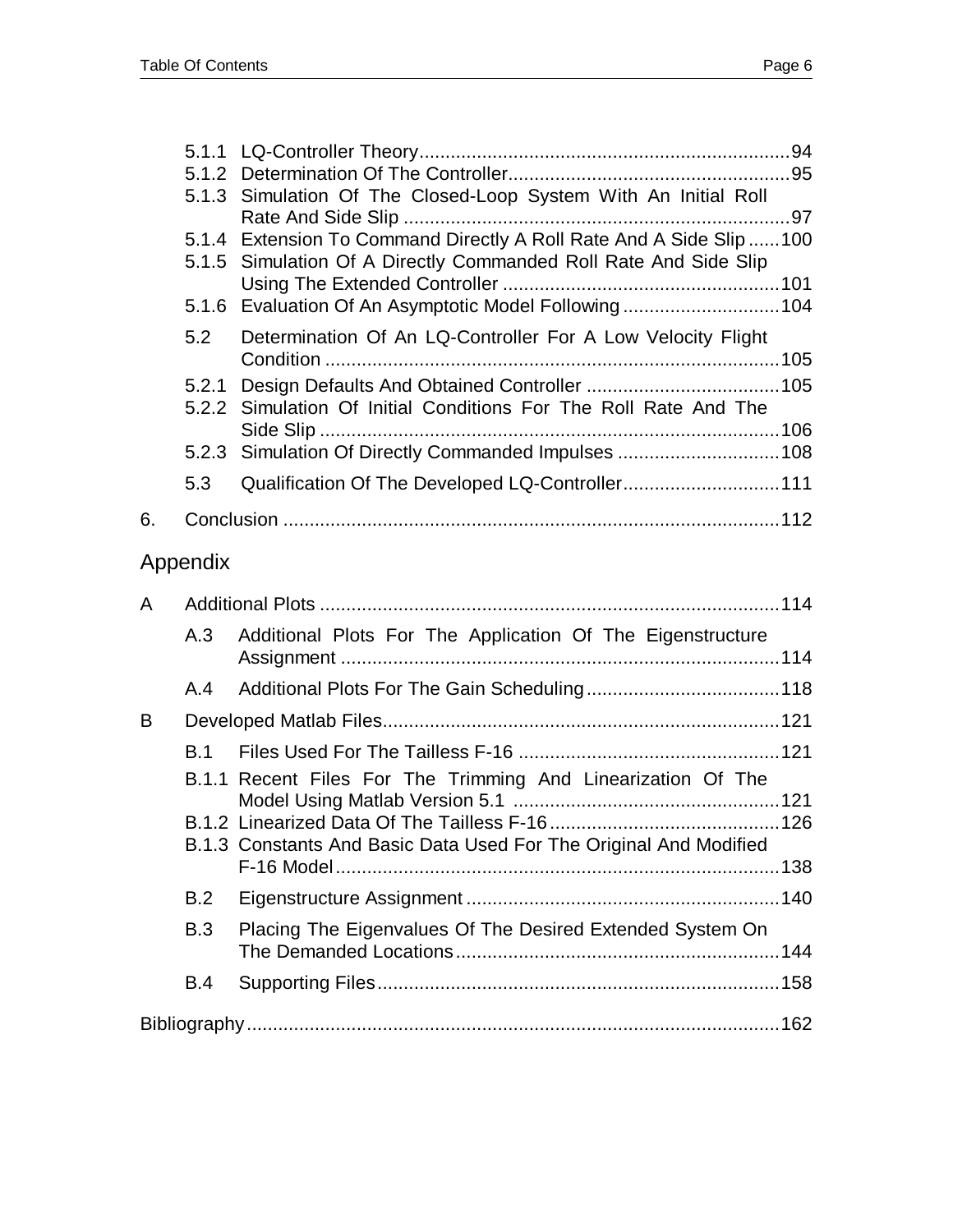# Table Of Figures

#### Chapter 1. The Tailless F-16 Model

**1.1** Evolution of the poles of the tailless F-16 for a variation of the velocity at a straight sea level flight. The velocity was varied from  $V_t = 200$  [ft/s] — denoted by a "x" — to  $V_t$  = 620 [ft/s] — "o." **Page 23**

### Chapter 2. Introduction Of The Eigenstructure Assignment

2.1 State-space model of a dynamic system extended by a full state feedback loop with a gain matrix. **Page 28**

### Chapter 3. Applying The Eigenstructure Assignment For A Lateral Control Design At Different Operating Points

| 3.1  | Transfer functions for the desired system and the closed-loop system of the<br>tailless aircraft which was achieved using the eigenstructure assignment.                                                                                                                                                            | Page | 39 |
|------|---------------------------------------------------------------------------------------------------------------------------------------------------------------------------------------------------------------------------------------------------------------------------------------------------------------------|------|----|
| 3.2  | Time history response of the desired and the achieved system to a commanded<br>roll rate of $p_{cmd} = 1$ [ $^{\circ}/s$ ].                                                                                                                                                                                         | Page | 42 |
| 3.3  | Time history response of the desired and the achieved system to a commanded<br>side slip of $\beta_{cmd} = 1$ [°].                                                                                                                                                                                                  | Page | 43 |
| 3.4  | Closed-loop system of the tailless F-16 extended with an actuator model.                                                                                                                                                                                                                                            | Page | 44 |
| 3.5  | Dynamic system of the actuator model.                                                                                                                                                                                                                                                                               | Page | 45 |
| 3.6  | Desired system extended with the dynamic actuator model.                                                                                                                                                                                                                                                            | Page | 46 |
| 3.7  | Time history response of the desired and the achieved extended system to a<br>commanded roll rate of $p_{cmd} = 1$ [ $\degree$ /s]. The break-off frequency of the actuators<br>was chosen to $\tau_{\text{act}} = 20.202$ [rad/s].                                                                                 | Page | 48 |
| 3.8  | Actuator deflections of the closed-loop system for a commanded roll rate of<br>$p_{cmd} = 1$ [ $\degree$ /s].                                                                                                                                                                                                       | Page | 49 |
| 3.9  | Actuator deflections of the closed-loop system for a commanded side slip of<br>$\beta_{\text{cmd}} = 1$ [°].                                                                                                                                                                                                        | Page | 50 |
| 3.10 | Maximum deflection of the thrust vector $\varepsilon_{tv}$ as a function of the Dutch roll<br>frequency, $\omega_{dr}$ , and damping, $\zeta_{dr}$ . The Dutch roll damping was varied with a step<br>size of 0.05 from 0.2 to 0.5. The dash-dotted line shows the limit of the actuator.                           | Page | 51 |
| 3.11 | Deflections of the thrust vector for a commanded roll rate of $p_{cmd} = 1$ [ $\degree$ /s]. While<br>the position of the Dutch roll pole for the left plot was the original position with<br>$\omega_{\text{dr}}$ = 2.0 [rad/s], the value for the right plot was chosen to be $\omega_{\text{dr}}$ = 3.0 [rad/s]. | Page | 53 |
|      |                                                                                                                                                                                                                                                                                                                     |      |    |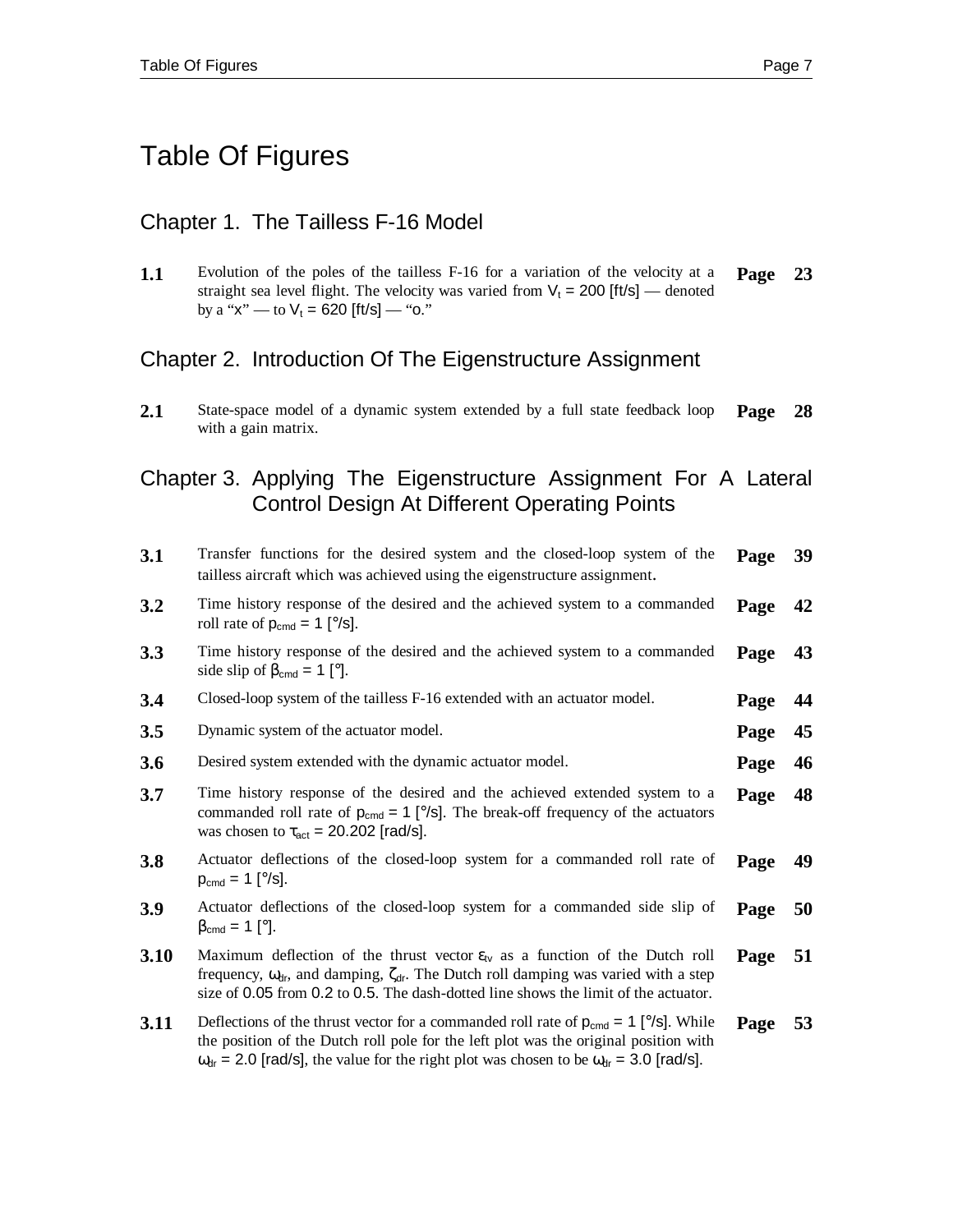| 3.12 | Time history response of the side slip $\beta$ of the desired and the achieved system to<br>a commanded roll rate of $p_{cmd} = 90$ [ $\degree$ /s]. For the left plot the Dutch roll<br>frequency is $\omega_{dr}$ = 2.0 [rad/s] while it is $\omega_{dr}$ = 3.0 [rad/s] for the right plot.                                              | Page | 53 |
|------|--------------------------------------------------------------------------------------------------------------------------------------------------------------------------------------------------------------------------------------------------------------------------------------------------------------------------------------------|------|----|
| 3.13 | Time history response of the desired and the achieved system to a commanded<br>roll rate of $p_{cmd} = 1$ [ $\degree$ /s] at an operating point with a low velocity of $V_t = 200$<br>$[ft/s]$ .                                                                                                                                           | Page | 57 |
| 3.14 | Time history response of the extended desired system and the achieved system to<br>a commanded roll rate of $p_{cmd} = 1$ [ $\degree$ /s] at an operating point with a low velocity<br>$V_t$ = 200 [ft/s].                                                                                                                                 | Page | 60 |
| 3.15 | Comparison of the desired transfer functions from the commanded roll rate to the<br>side slip for two different velocities. For the lower velocity, the extended model<br>was used.                                                                                                                                                        | Page | 62 |
| 3.16 | Positions of the Dutch roll pole and the numerator zero of the transfer function<br>$p_{cmd}$ to p for a variation of the Dutch roll frequency, $\omega_{dr}$ , from 2 to 8 [rad/s] and<br>a constant damping of $\zeta_{dr} = 0.25$ [-]. The dash-dotted lines connect<br>corresponding points with the same $\omega_{dr}$ on both lines. | Page | 64 |
| 3.17 | Time history response of the desired extended system and the achieved system to<br>a commanded roll rate of $p_{cmd} = 1$ [ $\degree$ /s] at an operating point with a low velocity<br>$V_t$ = 200 [ft/s]. The Dutch roll damping was increased to $\zeta_{dr}$ = 0.5 [-] while the<br>frequency was kept at $\omega_{dr} = 2.0$ [rad/s].  | Page | 66 |
| 3.18 | Time history response of the desired extended system and the achieved system to<br>a commanded roll rate of $p_{cmd} = 1$ [ $\degree$ /s] at a operating point with a low velocity<br>$V_t$ = 200 [ft/s]. The Dutch roll frequency was increased to $\omega_{dr}$ = 6.0 [rad/s] while<br>the damping was kept at $\zeta_{dr} = 0.25$ [-].  | Page | 67 |
| 3.19 | Time history response of the desired extended system and the achieved system to<br>a commanded roll rate of $p_{cmd} = 1$ [ $\degree$ /s] at an operating point with a low velocity<br>$V_t$ = 200 [ft/s]. The Dutch roll pole was determined with the frequency $\omega_{dr}$ = 2.5<br>[rad/s] and the damping $\zeta_{dr} = 0.5$ [-].    | Page | 68 |
| 3.20 | Actuator deflections for a commanded roll rate of $p_{cmd} = 90$ [ $\degree$ /s] at the operating<br>point with the velocity $V_t = 200$ [ft/s].                                                                                                                                                                                           | Page | 70 |
| 3.21 | Time history response of the extended system to a commanded side slip of<br>$\beta_{\text{cmd}} = 1$ [°] at an operating point with a low velocity $V_t = 200$ [ft/s]. The<br>position of the Dutch roll poles is the one determined in the last chapter.                                                                                  | Page | 71 |
| 3.22 | Actuator deflections for a commanded side slip of $\beta_{cmd} = 1$ [°] at the operating<br>point with the velocity $V_t = 200$ [ft/s].                                                                                                                                                                                                    | Page | 73 |

### Chapter 4. Approach For A Gain Scheduling Of The Closed-Loop System Of The Tailless F-16

**4.1** Entries of the first row of the gain matrix,  $K$ , as functions of the velocity,  $V_t$ . The dashed line shows a second-order polynomal that fits the data of the original entry in a least-square sense. **Page 77**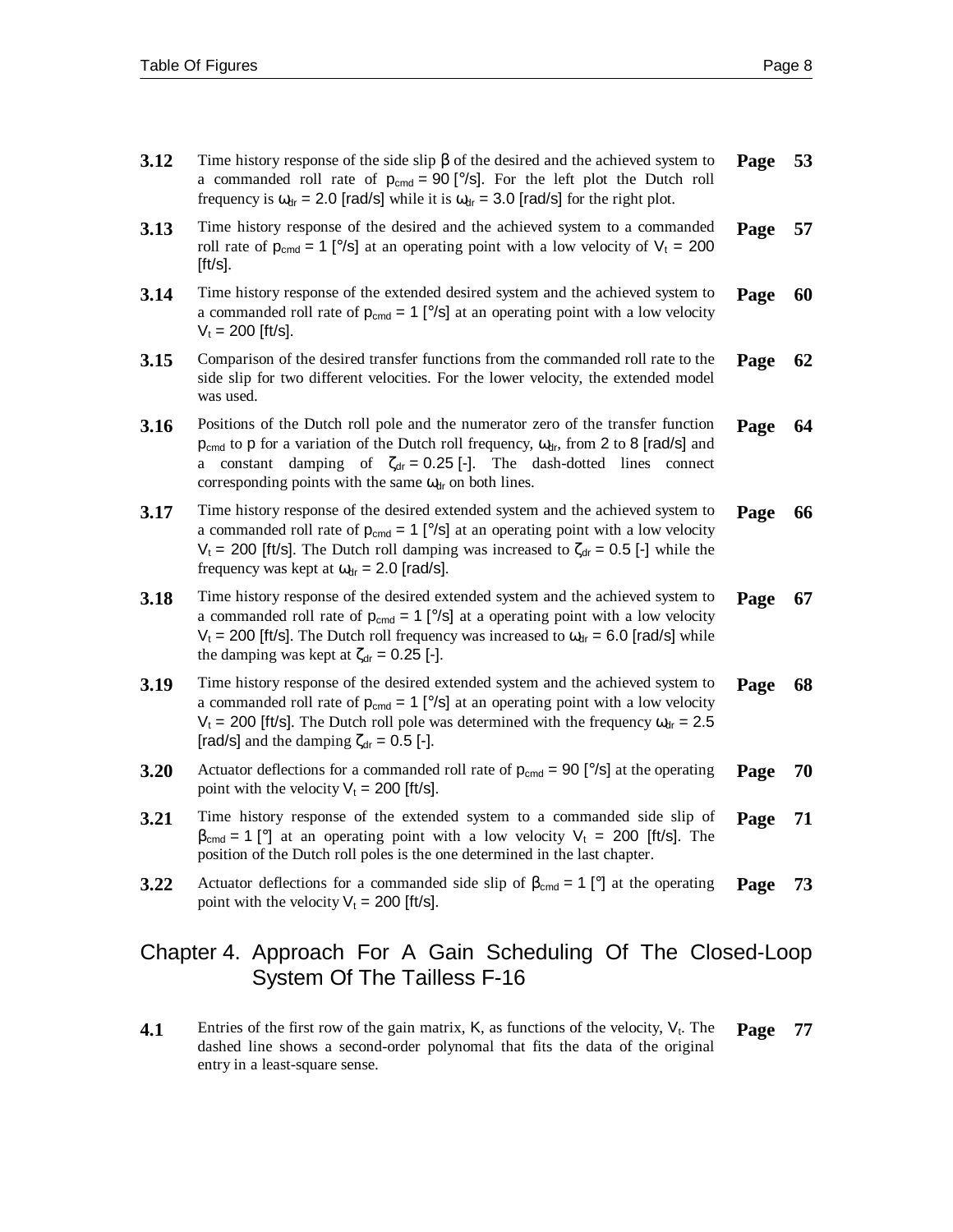| 4.2  | Entries of the second row of the gain matrix, $K$ , as functions of the velocity, $V_t$ .<br>The dashed line shows a second-order polynomal that fits the data of the original<br>entry in a least-square sense.                                                | Page | 78 |
|------|-----------------------------------------------------------------------------------------------------------------------------------------------------------------------------------------------------------------------------------------------------------------|------|----|
| 4.3  | Entries of the transfer matrix, $H$ , as functions of the velocity, $V_t$ .                                                                                                                                                                                     | Page | 79 |
| 4.4  | Maximum peak of the time history responses resulting from a simulation of a<br>commanded roll rate of $p_{cmd} = 1$ [ $\degree$ /s] with the scheduled gain matrix. The solid<br>line represents the original gain data and the dashed line the simplified one. | Page | 83 |
| 4.5  | Maximum peak of the actuator deflections resulting from a simulation of a<br>commanded roll rate of $p_{cmd} = 1$ [ $\degree$ /s] with the scheduled gain matrix. The solid<br>line represents the original gain data and the dashed line the simplified one.   | Page | 84 |
| 4.6  | Maximum peak of the time history responses resulting from a simulation of a<br>commanded roll rate of $\beta_{\text{cmd}} = 1$ [°] with the scheduled gain matrix. The solid<br>line represents the original gain data and the dashed line the simplified one.  | Page | 85 |
| 4.7  | Maximum peak of the actuator deflections resulting from a simulation of a<br>commanded roll rate of $\beta_{\text{cmd}} = 1$ [°] with the scheduled gain matrix. The solid<br>line represents the original gain data and the dashed line the simplified one.    | Page | 86 |
| 4.8  | Time History Response of the closed-loop system for the flight condition with the<br>velocity $V_t = 300$ [ft/s] to a commanded roll rate $p_{cmd} = 1$ [°] using the gain<br>scheduling.                                                                       | Page | 87 |
| 4.9  | Actuator deflections of the closed-loop system for the flight condition with the<br>velocity $V_t = 300$ [ft/s] to a commanded roll rate $p_{cmd} = 1$ [°] using the gain<br>scheduling.                                                                        | Page | 88 |
| 4.10 | Time History Response of the closed-loop system for the flight condition with the<br>velocity $V_t = 500$ [ft/s] to a commanded roll rate $p_{cmd} = 1$ [°] using the gain<br>scheduling.                                                                       | Page | 88 |
| 4.11 | Actuator deflections of the closed-loop system for the flight condition with the<br>velocity $V_t = 500$ [ft/s] to a commanded roll rate $p_{cmd} = 1$ [°] using the gain<br>scheduling.                                                                        | Page | 89 |
| 4.12 | Time History Response of the closed-loop system for the flight condition with the<br>velocity $V_t = 300$ [ft/s] to a commanded side slip $\beta_{cmd} = 1$ [°] using the gain<br>scheduling.                                                                   | Page | 90 |
| 4.13 | Actuator deflections of the closed-loop system for the flight condition with the<br>velocity $V_t = 300$ [ft/s] to a commanded side slip $\beta_{cmd} = 1$ [°] using the gain<br>scheduling.                                                                    | Page | 91 |
| 4.14 | Time History Response of the closed-loop system for the flight condition with the<br>velocity $V_t = 500$ [ft/s] to a commanded side slip $\beta_{\text{cmd}} = 1$ [°] using the gain<br>scheduling.                                                            | Page | 91 |
| 4.15 | Actuator deflections of the closed-loop system for the flight condition with the<br>velocity $V_t$ = 500 [ft/s] to a commanded side slip $\beta_{\text{cmd}} = 1$ [°] using the gain<br>scheduling.                                                             | Page | 92 |
|      |                                                                                                                                                                                                                                                                 |      |    |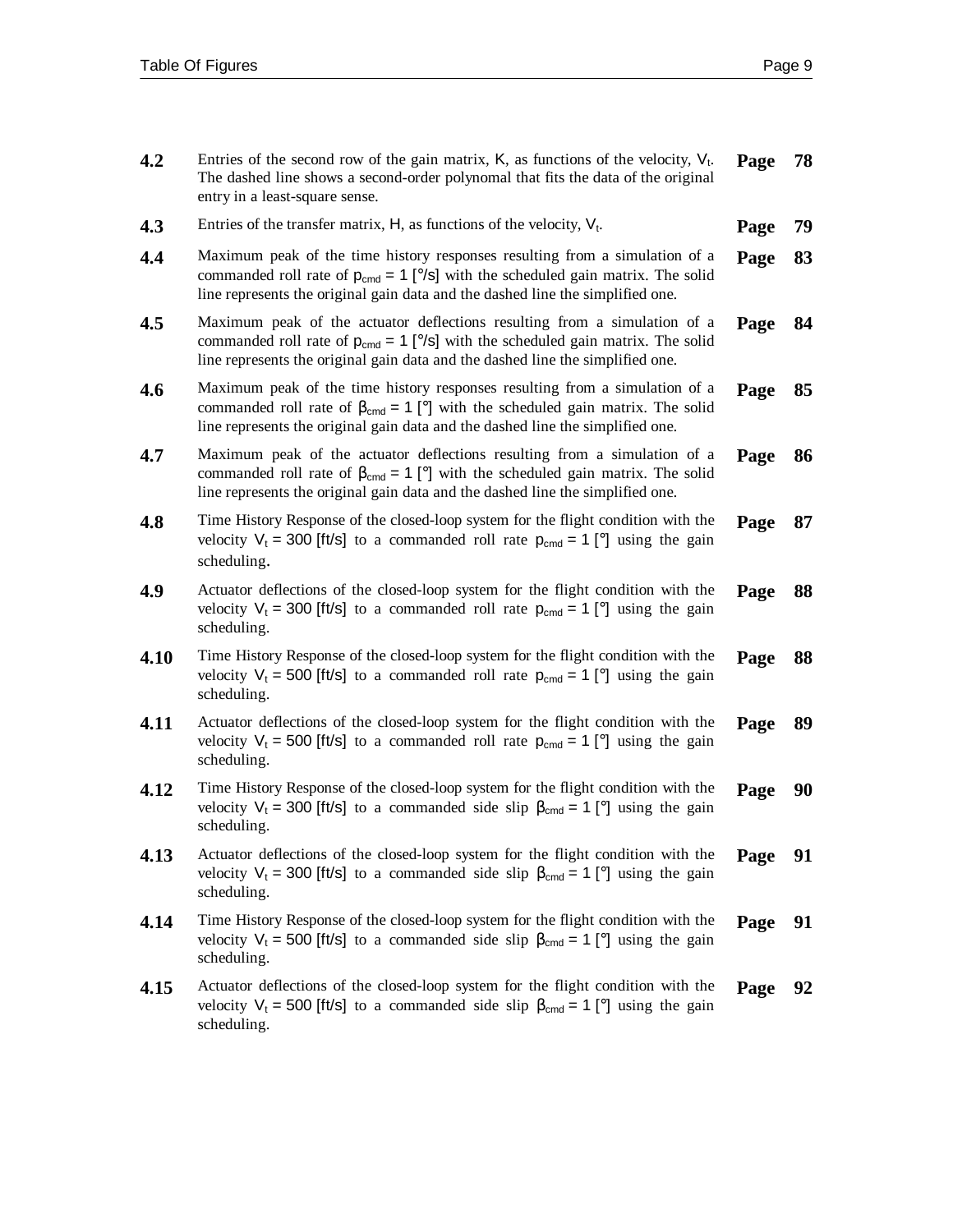#### Chapter 5. Development And Evaluation Of A Controller For The Tailless Aircraft Using LQ-Design

- **5.1** Response of the closed-loop system to an initial roll rate of  $p_{ini} = 1$  [ $\degree$ /s] at a flight condition with the velocity  $V_t = 620$  [ft/s]. **Page 97**
- **5.2 Response of the closed-loop system to an initial side slip of**  $\beta_{\text{ini}} = 1$  **[°] at a flight** condition with the velocity  $V_t = 620$  [ft/s]. **Page 99**
- **5.3** Basic approach of the system layout for the derivation of the transformation matrix H. **Page 100**
- **5.4** Response of the closed-loop system to a directly commanded roll rate of  $p_{cmd} = 1$  [ $°/s$ ] at a flight condition with the velocity  $V_t = 620$  [ft/s]. **Page 102**
- **5.5** Response of the closed-loop system to a directly commanded side slip of  $\beta_{\text{cmd}} = 1$  [°] at a flight condition with the velocity  $V_t = 620$  [ft/s]. **Page 103**
- **5.6** System structure of the asymptotic model following method. **Page 104**
- **5.7** Response of the closed-loop system to an initial roll rate of  $p_{ini} = 1$  [ $\degree$ /s] at a flight condition with the velocity  $V_t = 200$  [ft/s]. **Page 106**
- **5.8** Response of the closed-loop system to an initial side slip of  $\beta_{\text{ini}} = 1$  [°] at a flight condition with the velocity  $V_t = 200$  [ft/s]. **Page 107**
- **5.9** Response of the closed-loop system to a directly commanded roll rate of  $p_{cmd} = 1$  [ $°/s$ ] at a flight condition with the velocity  $V_t = 200$  [ft/s]. **Page 109**
- **5.10** Response of the closed-loop system to a directly commanded side slip of  $\beta_{\text{cmd}} = 1$  [°] at a flight condition with the velocity  $V_t = 200$  [ft/s]. **Page 110**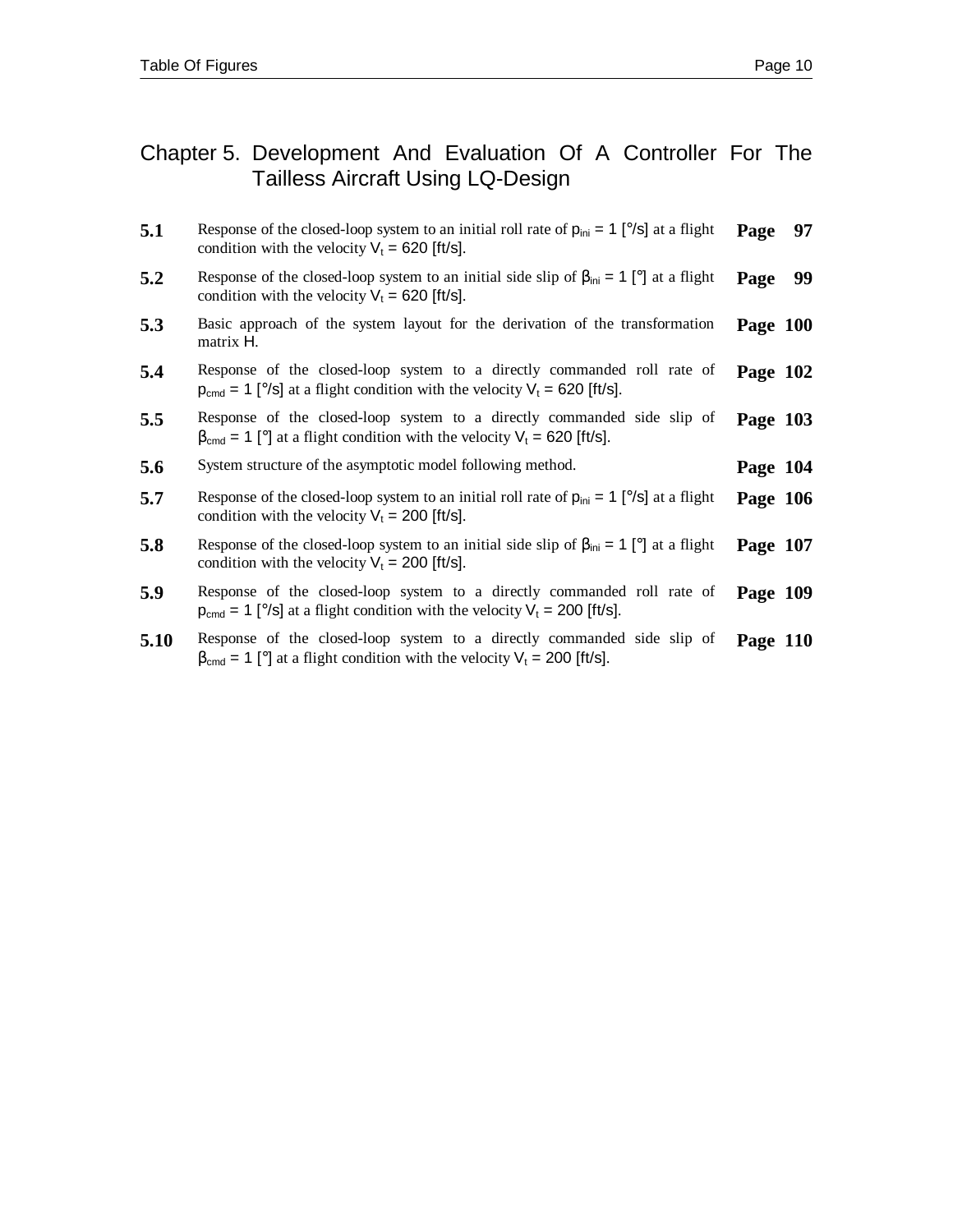This table is meant to give an overview of the most important variables and acronyms used in the report. For multiply used variables and acronyms either description is specified. The respective meaning then results from the context in which the denotation is used.

#### Variables

| A           | system matrix                                              |
|-------------|------------------------------------------------------------|
| B           | control matrix                                             |
| $\mathsf C$ | output matrix                                              |
| D           | direct feed-through matrix                                 |
| g           | universal constant of gravitation                          |
| h           | altitude                                                   |
| Η           | transformation matrix - Hamilton matrix                    |
| i           | imaginary operator                                         |
| I           | identity matrix                                            |
| Κ           | gain matrix                                                |
| Ma          | Mach number                                                |
| р           | roll rate                                                  |
| P           | power — weighting matrix for the eigenstructure assignment |
| r           | yaw rate                                                   |
| s           | Laplace variable                                           |
| u           | control vector                                             |
| v           | eigenvector                                                |
| V           | velocity — modal transformation matrix                     |
| Χ           | state vector                                               |
| у           | output vector                                              |
| α           | angle of attack                                            |
| β           | side slip angle                                            |
| $\delta$    | actuator deflection                                        |
| ε           | actuator deflection                                        |
| φ           | roll angle                                                 |
| γ           | flight path angle                                          |
| η           | throttle setting                                           |
| λ           | eigenvalue                                                 |
| μ           | Lagrange multiplier                                        |
| θ           | pitch angle                                                |
| σ           | real part of a complex value                               |
| τ           | break-off frequency                                        |
| $\omega$    | frequency — imaginary part of a complex value              |